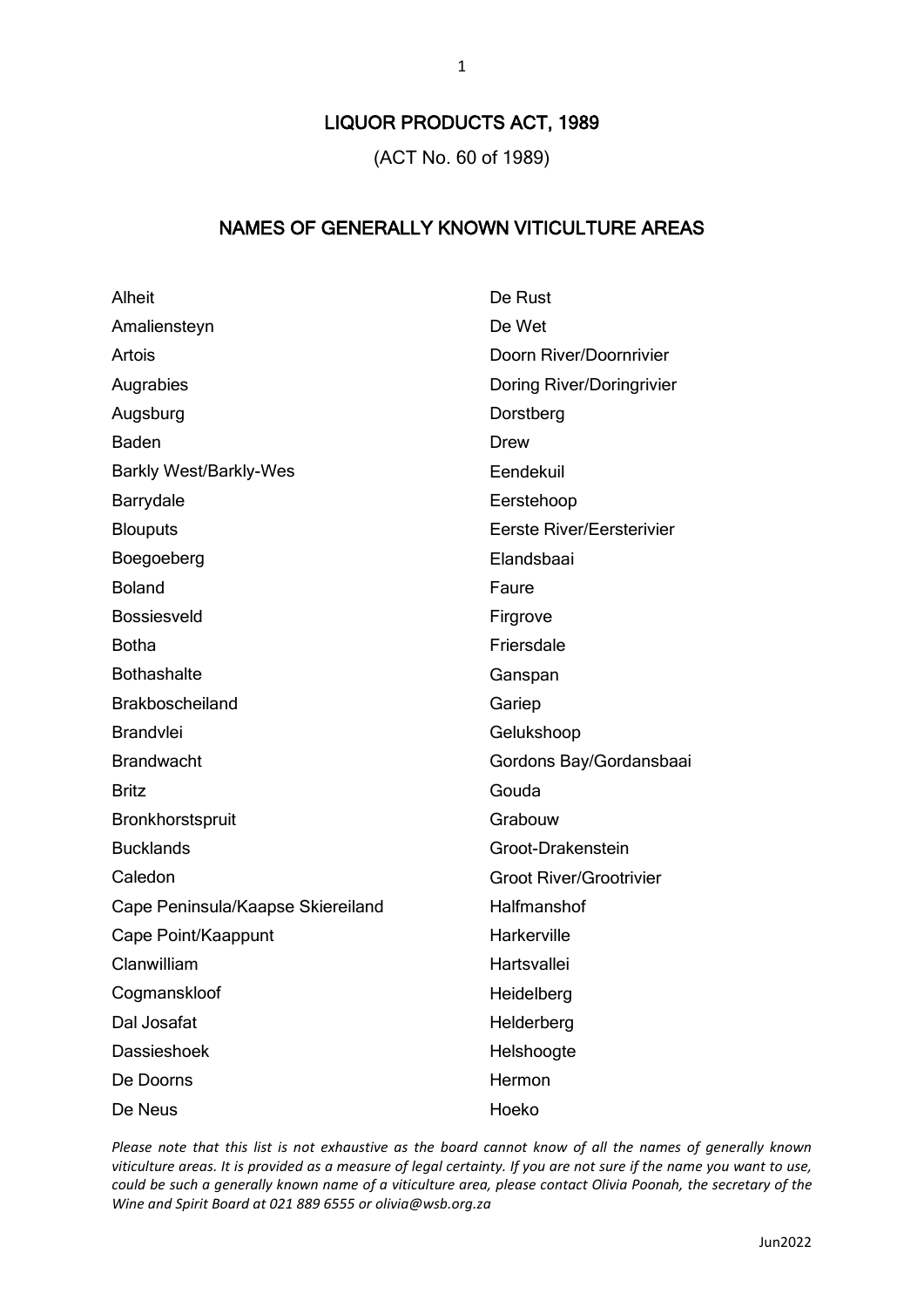| Hopetown                                | <b>Malan Station/Malanstasie</b>    |
|-----------------------------------------|-------------------------------------|
| Houwhoek                                | Marble Hall                         |
| Huis River/Huisrivier                   | Marchand                            |
| Idasvallei                              | Merwespont                          |
| Kaap Infanta/Kaap Infante/Cape Infanta/ | Moddergat                           |
| Cape Infante                            | Moordkuil                           |
| Kalkwerf                                | Moutonshoek                         |
| Kamnassie                               | Muldersvlei                         |
| Kanoneiland                             | Neilersdrift                        |
| Kapel                                   | Nonna                               |
| Karookop                                | Nordale                             |
| Karos                                   | Noree                               |
| Keerwederkloof                          | Nylstroom                           |
| Keisies River area/Keisiesrivier area   | Omdraai                             |
| Klapmuts                                | Opsoek                              |
| Klawer                                  | Oudtshoorn                          |
| Klein-Drakenstein                       | Overhex                             |
| Klipdrif                                | Paarden- en Drifteiland             |
| Klipheuwel                              | Paradyskloof                        |
| Koelenhof                               | Piketberg                           |
| Koffiefontein                           | Poesjesnels River/Poesjesnelsrivier |
| Kraaifontein                            | Poespas Valley/Poespasvallei        |
| <b>Kuils River/Kuilsrivier</b>          | Porterville                         |
| Kys                                     | Potgietersrus                       |
| Ladismith                               | <b>Prince Alfred Hamlet</b>         |
| Lambrechtsdrif                          | Prospect                            |
| Langverwacht                            | Rawsonville                         |
| Leerkrans                               | Riebeek-Kasteel                     |
| Leeu River/Leeurivier                   | <b>Riebeek West</b>                 |
| Libanon                                 | Riversdale/Riversdal                |
| Louisvale                               | Riverside                           |
| Louwshoek                               | Riviersonderend                     |
| Loxtonsvale                             | Robertsvlei                         |
| Lydenburg                               | Roodehoogte                         |
| Lynedoch                                | Rooiberg                            |

*Please note that this list is not exhaustive as the board cannot know of all the names of generally known viticulture areas. It is provided as a measure of legal certainty. If you are not sure if the name you want to use, could be such a generally known name of a viticulture area, please contact Olivia Poonah, the secretary of the Wine and Spirit Board at 021 889 6555 or olivia@wsb.org.za*